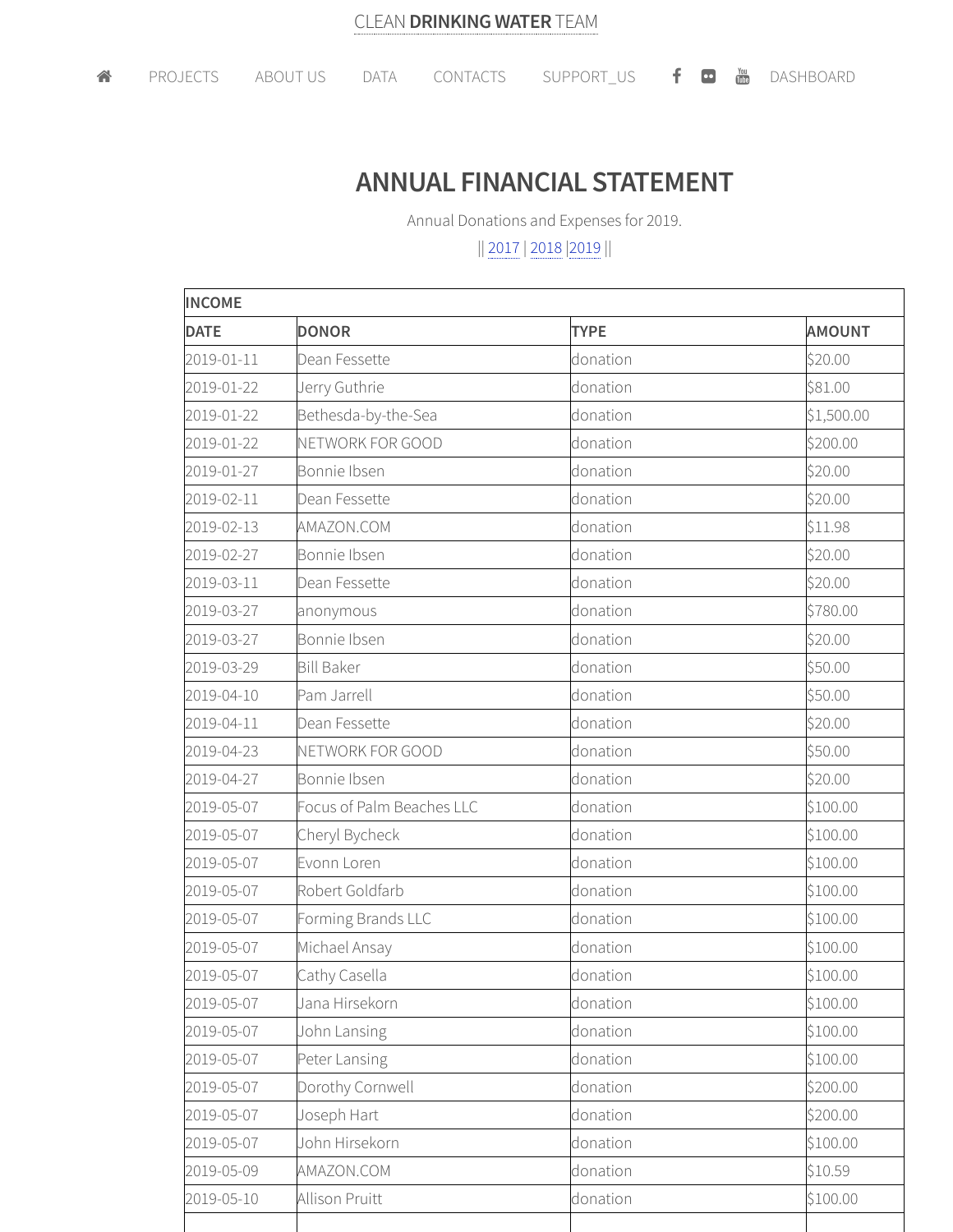| 2019-05-10 | Pam Jarrell        | donation | \$50.00    |
|------------|--------------------|----------|------------|
| 2019-05-11 | Dean Fessette      | donation | \$20.00    |
| 2019-05-13 | Shirley Knox       | donation | \$100.00   |
| 2019-05-13 | Ruth Tschudin      | donation | \$100.00   |
| 2019-05-13 | Richard Baumer     | donation | \$100.00   |
| 2019-05-14 | Maureen Whelihan   | donation | \$100.00   |
| 2019-05-14 | Elaine Oksner      | donation | \$100.00   |
| 2019-05-16 | Rita Battistoni    | donation | \$100.00   |
| 2019-05-21 | Tamra Fitzgerald   | donation | \$100.00   |
| 2019-05-21 | David Randell      | donation | \$100.00   |
| 2019-05-27 | Bonnie Ibsen       | donation | \$20.00    |
| 2019-06-08 | acri Ursu          | donation | \$10.00    |
| 2019-06-10 | Pam Jarrell        | donation | \$50.00    |
| 2019-06-27 | Bonnie Ibsen       | donation | \$20.00    |
| 2019-07-03 | Kelly Fanelli      | donation | \$100.00   |
| 2019-07-06 | Kimberly Siciliano | donation | \$30.00    |
| 2019-07-10 | Pam Jarrell        | donation | \$50.00    |
| 2019-07-23 | Allstate Insurance | donation | \$5,000.00 |
| 2019-07-27 | Bonnie Ibsen       | donation | \$20.00    |
| 2019-08-07 | Sally Kennedy      | donation | \$160.00   |
| 2019-08-09 | AMAZON.COM         | donation | \$5.94     |
| 2019-08-10 | Pam Jarrell        | donation | \$50.00    |
| 2019-08-27 | Bonnie Ibsen       | donation | \$20.00    |
| 2019-09-06 | CYBERGRANTS        | donation | \$7.28     |
| 2019-09-06 | CYBERGRANTS        | donation | \$48.51    |
| 2019-09-10 | Pam Jarrell        | donation | \$50.00    |
| 2019-09-25 | NETWORK FOR GOOD   | donation | \$197.00   |
| 2019-09-27 | Bonnie Ibsen       | donation | \$20.00    |
| 2019-10-09 | Lillian Miessau    | donation | \$44.50    |
| 2019-10-10 | Pam Jarrell        | donation | \$50.00    |
| 2019-10-14 | Rick Miessau       | donation | \$1,160.00 |
| 2019-10-27 | Bonnie Ibsen       | donation | \$20.00    |
| 2019-11-10 | Pam Jarrell        | donation | \$50.00    |
| 2019-11-12 | AMAZON.COM         | donation | \$14.25    |
| 2019-11-20 | Rick Miessau       | donation | \$100.00   |
| 2019-11-27 | Bonnie Ibsen       | donation | \$20.00    |
| 2019-12-10 | Pam Jarrell        | donation | \$50.00    |
| 2019-12-13 | Jane Tatum         | donation | \$25.00    |
| 2019-12-14 | Robert Brown       | donation | \$1,000.00 |
| 2019-12-16 | NETWORK FOR GOOD   | donation | \$20.00    |
| 2019-12-18 | Robert Miessau     | donation | \$500.00   |
| 2019-12-18 | Norma Goodfriend   | donation | \$500.00   |
| 2019-12-27 | Bonnie Ibsen       | donation | \$20.00    |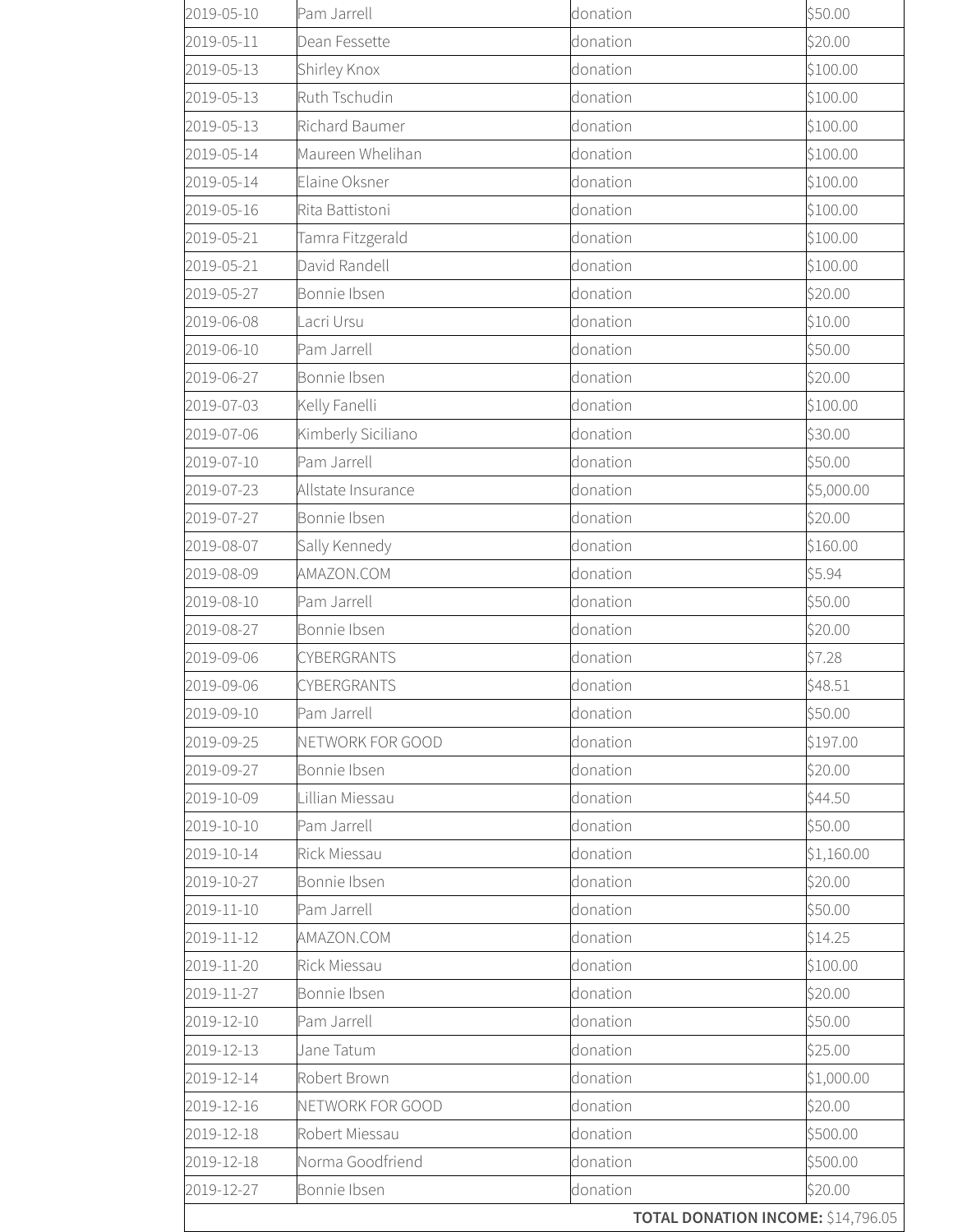| <b>DATE</b>     | <b>SOURCE</b>                | <b>TYPE</b>                                   | <b>AMOUNT</b>                           |
|-----------------|------------------------------|-----------------------------------------------|-----------------------------------------|
| 2019-01-11      | Hema Srinivasa Dorai         | special_event_revenue                         | \$120.00                                |
| 2019-02-06      | Yvette Bonilla               | special_event_revenue                         | \$64.00                                 |
|                 |                              | <b>TOTAL SPECIAL_REVENUE INCOME: \$184.00</b> |                                         |
|                 |                              |                                               | <b>TOTAL INCOME: \$14,980.05</b>        |
| <b>EXPENSES</b> |                              |                                               |                                         |
| <b>DATE</b>     | <b>PAYEE</b>                 | <b>TYPE</b>                                   | <b>AMOUNT</b>                           |
| 2019-01-31      | PAYPAL                       | admin                                         | \$1.76                                  |
| 2019-02-28      | <b>PAYPAL</b>                | admin                                         | \$1.76                                  |
| 2019-03-13      | Florida Dept of State        | admin                                         | \$61.25                                 |
| 2019-03-31      | PAYPAL                       | admin                                         | \$3.51                                  |
| 2019-04-30      | <b>PAYPAL</b>                | admin                                         | \$3.51                                  |
| 2019-05-15      | <b>USPS</b>                  | admin                                         | \$3.47                                  |
| 2019-05-23      | <b>Business Concepts Inc</b> | admin                                         | \$180.00                                |
| 2019-05-31      | PAYPAL                       | admin                                         | \$23.59                                 |
| 2019-06-30      | PAYPAL                       | admin                                         | \$2.63                                  |
| 2019-07-08      | <b>USPS</b>                  | admin                                         | \$7.35                                  |
| 2019-07-31      | PAYPAL                       | admin                                         | \$3.80                                  |
| 2019-08-31      | PAYPAL                       | admin                                         | \$2.63                                  |
| 2019-09-04      | US Dept of Treasury          | admin                                         | \$1,160.00                              |
| 2019-09-30      | PAYPAL                       | admin                                         | \$2.63                                  |
| 2019-10-19      | <b>ESRI</b>                  | admin                                         | \$100.00                                |
| 2019-10-31      | PAYPAL                       | admin                                         | \$2.63                                  |
| 2019-11-30      | PAYPAL                       | admin                                         | \$2.63                                  |
| 2019-12-23      | <b>BMSECU</b>                | admin                                         | \$15.00                                 |
| 2019-12-31      | PAYPAL                       | admin                                         | \$32.96                                 |
|                 |                              |                                               | <b>TOTAL ADMIN EXPENSES: \$1,611.11</b> |
| <b>DATE</b>     | <b>PAYEE</b>                 | <b>TYPE</b>                                   | <b>AMOUNT</b>                           |
| 2019-01-04      | AMAZON.COM                   | project                                       | \$76.97                                 |
| 2019-01-06      | Harbor Freight               | project                                       | \$122.33                                |
| 2019-01-07      | Dollar Tree Stores Inc       | project                                       | \$58.85                                 |
| 2019-01-08      | Alphagraphics of Palm Beach  | project                                       | \$391.68                                |
| 2019-01-10      | Alphagraphics of Palm Beach  | project                                       | \$274.86                                |
| 2019-01-11      | St Lukes Church              | project                                       | \$500.00                                |
| 2019-01-11      | AMAZON.COM                   | project                                       | \$18.99                                 |
| 2019-01-11      | AMAZON.COM                   | project                                       | \$150.61                                |
| 2019-01-13      | HOME DEPOT                   | project                                       | \$570.63                                |
| 2019-01-15      | AMAZON.COM                   | project                                       | \$47.07                                 |
| 2019-01-17      | HOME DEPOT                   | project                                       | \$99.95                                 |
| 2019-01-18      | ATLANTIC FILTER CORP         | project                                       | \$2,493.29                              |
| 2019-01-19      | HOME DEPOT                   | project                                       | \$14.39                                 |
| 2019-01-21      | HOME DEPOT                   | project                                       | \$89.38                                 |
| 2019-01-22      | American Airlines            | project                                       | \$270.00                                |
| 2019-01-22      | American Airlines            | project                                       | \$55.31                                 |